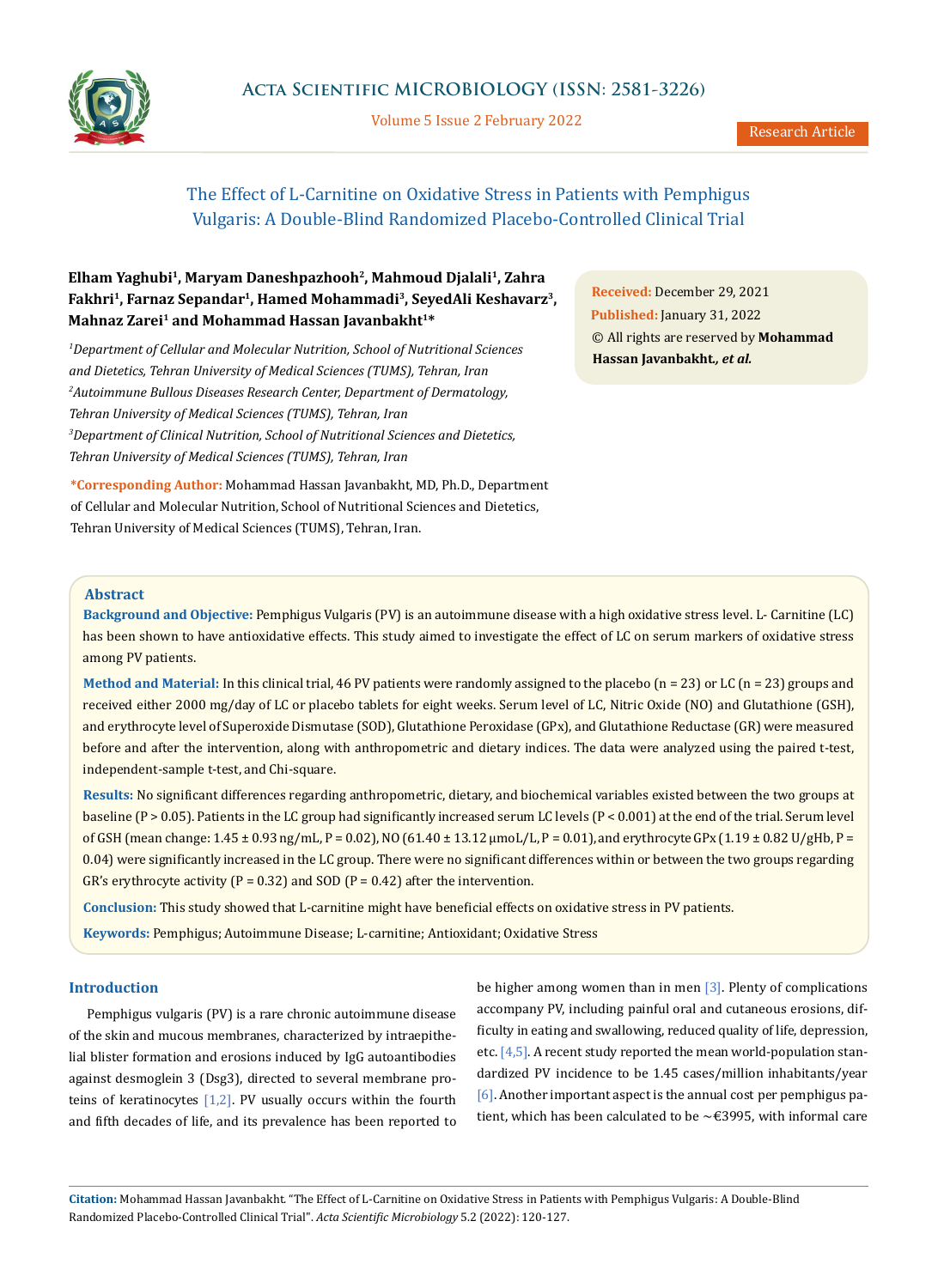accounting for 19% of this cost [7]. Hence, due to its economic burden and growing incidence rate, interventions targeting to prevent and reduce PV complications are necessary.

Oxidative stress, resulting from an imbalance between oxidants and antioxidants, has a vital role in PV's pathogenesis  $[8]$ . The imbalance of oxidant/antioxidant homeostasis results in subsequent damage to biomolecules such as lipids, proteins, DNA, and eventually, excessive generation of reactive oxygen species (ROS)  $[9,10]$ . On the other hand, the prescription of immunosuppressive agents and corticosteroids exert additional oxidative stress and ROS production in these patients  $[11]$ . Therefore, using antioxidant supplementation could be beneficial to PV patients by reducing ROS levels and oxidative stress [12].

L-carnitine (LC) is a natural substance produced from the essential amino acid lysine via a specific biosynthetic pathway  $[13]$ . Plenty of animal and human studies successfully showed LC's ability to reduce oxidative stress  $[14-16]$ . LC is capable of clearing the hydroxyl radical, superoxide anion, and hydrogen peroxide, as well as preventing the production of hydroxyl radicals in the Fenton reaction [17]. In the study of Mohammadi., *et al*. supplementation with LC resulted in a meaningful increase in TAC level  $[13]$ . However, a recent meta-analysis of 44 clinical trials found no significant effect of L-carnitine on glutathione peroxidase (GPx) and total antioxidant capacity (TAC) [18]. It seems that further investigations could better clarify the effect of LC in PV patients.

In this randomized clinical trial, we assessed the impact of LC supplementation on serum biomarkers of oxidative stress, including serum level of Nitric Oxide (NO) and Glutathione (GSH), and erythrocyte level of Superoxide Dismutase (SOD), Glutathione Peroxidase (GPx), and Glutathione Reductase (GR), in addition to serum LC levels, in patients with PV.

#### **Materials and Methods**

This study was a randomized, placebo-controlled, double-blind clinical trial. The study protocol was approved by the Ethical Committee of Tehran University of Medical Sciences (IR.TUMS. REC.1394.1992). This study was also registered in the Iranian Registry of Clinical Trials (IRCT2015062322769N4). This study was performed and written according to the CONSORT guideline (2010) [19].

#### **Participants**

Forty-six PV patients were voluntarily recruited for this study from the dermatology clinic of Razi hospital, Tehran, Iran. The sample size was calculated by comparing two independent means reported for GPx variable in the study of Lee., *et al*. with a type I error of 5% ( $\alpha$  = 0.05) and a type II error of 20% ( $\beta$  = 0.2; power = 80%) [20]. The primary sample size was calculated to be 19 patients in each group, which was elevated to 23 patients in each group after considering a 20% loss to follow up. To be enrolled in this study, patients were required to be 30 to 65 years old, have a body mass index (BMI) of ≤ 35 kg/m<sup> $\land$ 2</sup>, take corticosteroid medication along with the methotrexate, [azathioprine,](https://www.google.com/search?client=firefox-b-ab&q=azathioprine&spell=1&sa=X&ved=2ahUKEwjB_KGVpM3uAhWvSxUIHTz3BLgQkeECKAB6BAglECw&biw=1280&bih=915) or CellCept, and at least oneyear history of PV disease. The exclusion criteria were life-threatening complications due to LC supplementation, change in the dose or type of medication, providing incomplete questionnaires, and having <90% compliance to the intervention protocol. All participants were aware of the study's content and aims. written informed consent was obtained from each individual before recruitment.

121

#### **Randomization and allocation**

The permuted block randomization method was used with quadruple blocks. According to the sample size of 46 patients, 12 blocks were produced (www.sealedenvelope.com). To apply the concealment through the randomization process, unique codes were written on the supplement boxes, which were software-generated. A university staff unaware of the study's aims and was provided with the codes and supplements put LC tablets in the boxes and assigned a code to each box. By recruiting participants, a random box was assigned to each individual, and neither the patient nor the people in contact with him/her (practitioner, family members, researcher, etc.) aware of the type of treatment.

#### **Intervention protocol**

This study was a randomized, double-blind, placebo-controlled trial with a parallel design. Patients were randomly allocated to two groups and received either L-carnitine or placebo tablets. The intervention group (n = 23) received 2000 mg LC per day (karenpharma company, Tehran, Iran) divided into two equal doses of 1000 mg with breakfast and dinner meal for eight weeks, while the comparison group (n = 23) received placebo tablets (lactose) according to the same regimen and for the same duration. The subjects were told not to change their physical activity level and usual dietary intake during the study and inform the researcher in case of any change in the type or dose of their medication. Patients were monitored weekly for any adverse events and to ensure taking the tablets through phone calls.

**Demographic, anthropometric and biochemical measure-**

**Citation:** Mohammad Hassan Javanbakht*.* "The Effect of L-Carnitine on Oxidative Stress in Patients with Pemphigus Vulgaris: A Double-Blind Randomized Placebo-Controlled Clinical Trial". *Acta Scientific Microbiology* 5.2 (2022): 120-127.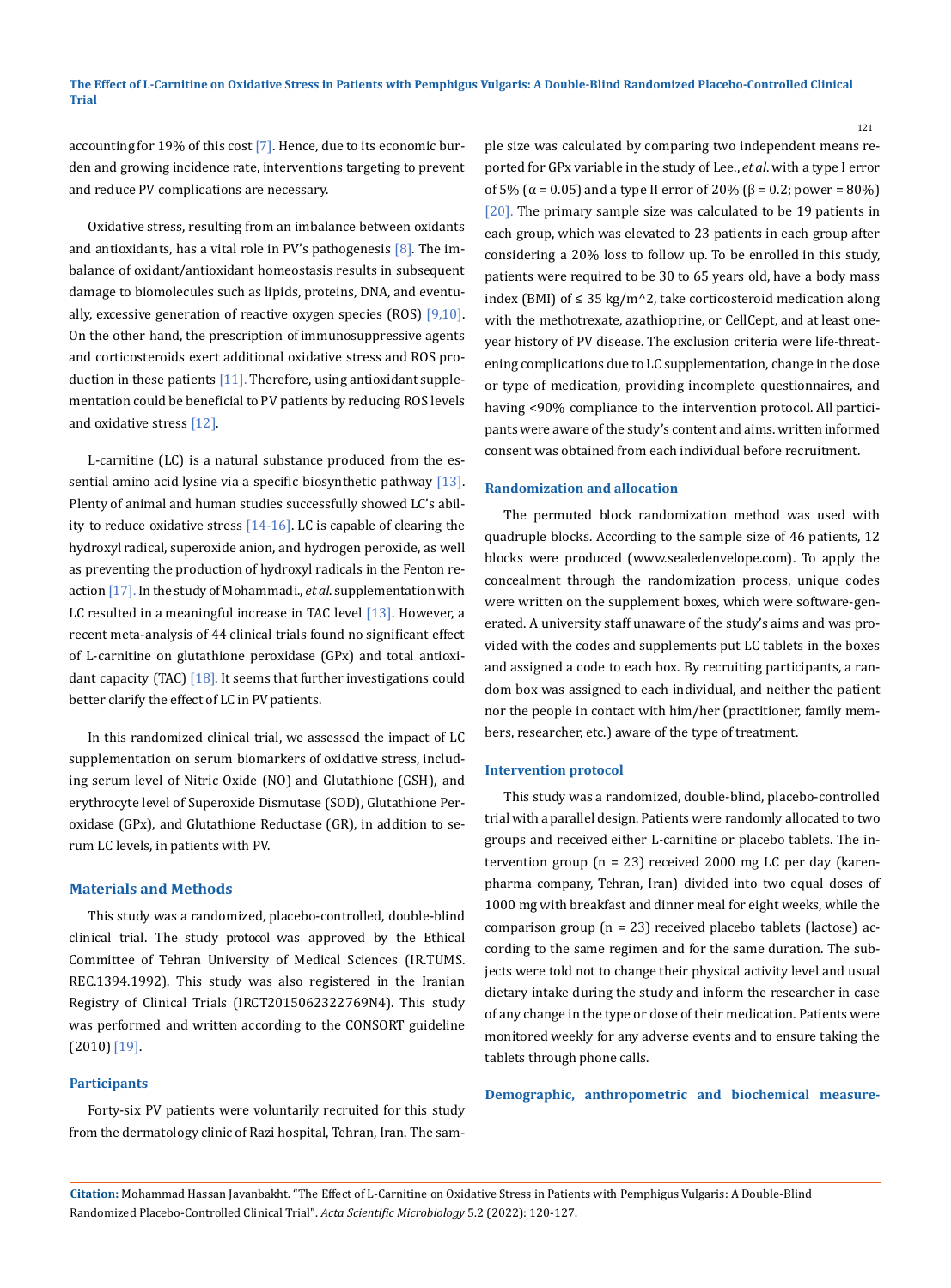#### **ments**

In the beginning and at the end of the intervention, demographic, anthropometric & biochemical variables were measured. Bodyweight was measured without shoes and with light clothing using a Seca scale (Seca, Germany) with an accuracy of 100 g. Height was measured in a standing position using a metric mounted tape (Seca, Germany) with an accuracy of 1.0 cm with knees sticking out of the wall, without shoes, and the shoulders in normal mode. Body mass index was calculated by dividing weight (in kilograms) by the square of height (in meters). To assess dietary intakes, 24-hour dietary recall was collected for three consecutive days (including two working days and one weekend) before and after the intervention. Dietary data were further analyzed by Nutritionist IV software. Physical activity was assessed using the validated International Physical Activity Questionnaire (IPAQ). Information about the disease and medication duration were extracted from the 'patients' medical records or obtained from the patients themselves through the interview.

Venous blood samples (10 mL) were obtained at the beginning and the end of the trial after 10-12 hours of fasting. Serum samples were separated from the whole blood after centrifugation for 5 minutes at 4000 rpm and then were stored at −80°C until biochemical analysis. Serum levels of NO, GSH, and LC were measured by enzymatic immunosorbent assay (ELISA) using BT Lab kits (Biotech Co., Shanghai, China). Erythrocyte GPx, SOD, and GR were measured using ZellBio kits and the ELISA method (ZellBio, Germany).

#### **Statistical analysis**

Statistical analysis was performed using SPSS software, version 21 (IBM Corp. Released 2012. IBM SPSS Statistics for Windows, Version 21.0. Armonk, NY, USA: IBM Corp.). The graph was drawn by OriginPro-8 software (Origin(Pro), Version 2019, OriginLab Corporation, Northampton, MA, USA). The normality of the data was assessed using p-p and q-q plots. The results were reported as mean ± standard deviation (SD) for quantitative data and frequency (percentage) for categorical variables. For between-group comparison, independent-sample t-test or Chi-square test were used. For within-group comparison (before and after the intervention), paired t-test was performed. P <0.05 was considered significant.

### **Results**

### **Patient characteristics**

The flow diagram of participant recruitment is represented in figure 1. From a total of 46 participants who were enrolled in the study, one patient in the intervention group discontinued the intervention for personal reasons, and one patient in the placebo group was excluded from the analysis due to <90% compliance. No severe side effects or symptoms were reported following the intervention.



**Citation:** Mohammad Hassan Javanbakht*.* "The Effect of L-Carnitine on Oxidative Stress in Patients with Pemphigus Vulgaris: A Double-Blind Randomized Placebo-Controlled Clinical Trial". *Acta Scientific Microbiology* 5.2 (2022): 120-127.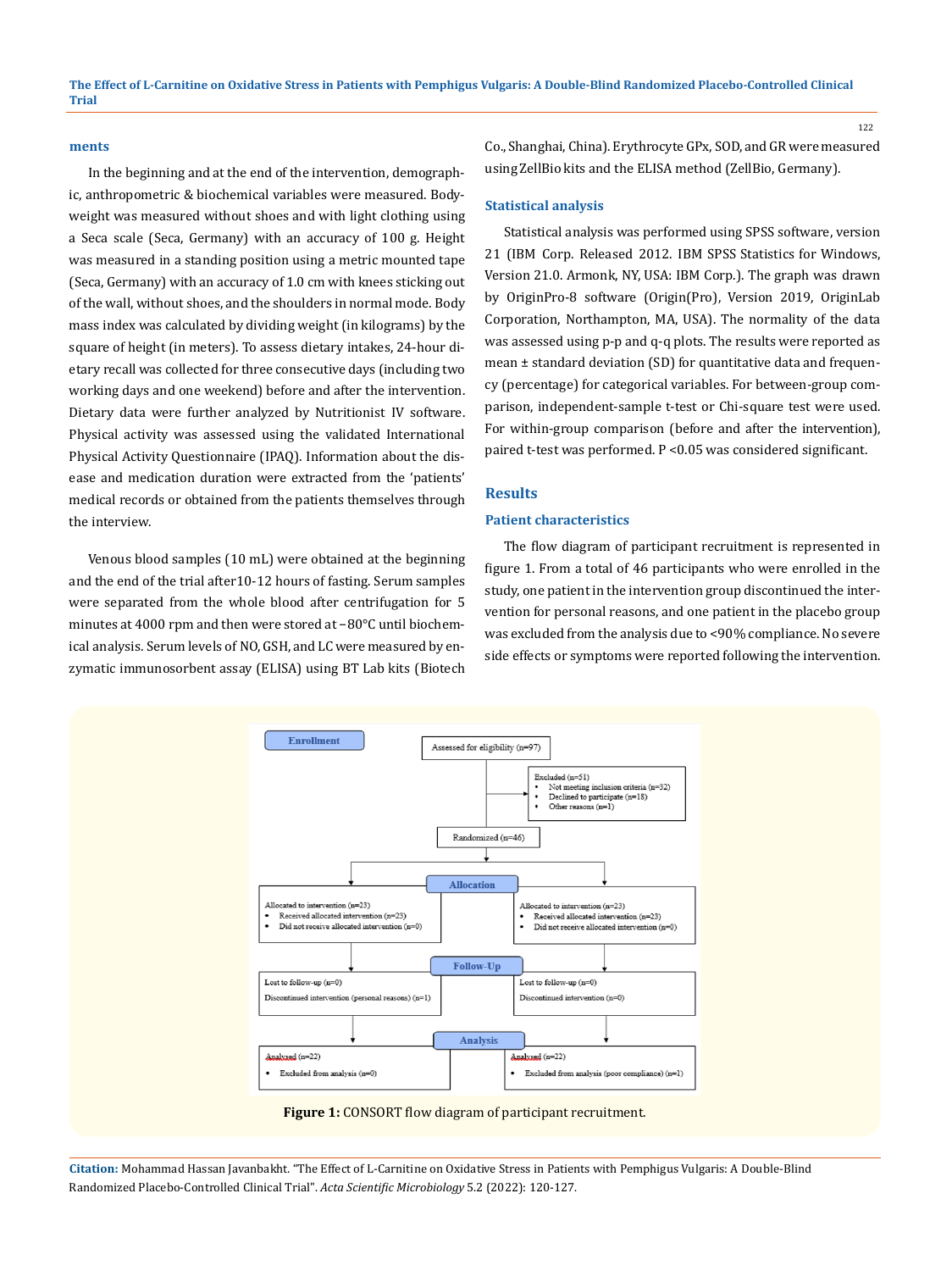The baseline characteristics of the participants are shown in table 1. The majority of the patients were females and the participants' mean age was similar to the main population  $(40.00 \pm 7.10)$ vs. 41.40 ± 9.91 in the LC and the placebo group, respectively). In terms of BMI, participants in both groups were overweight (25 ˂ BMI ˂ 29.9). All patients had had the disease for more than a year and the most frequently used medication was prednisolone. No statistically significant differences were observed regarding the age, sex, weight, height, BMI, duration of the disease, or medication type between the LC and placebo groups at the baseline  $(P > 0.05)$ .

| <b>Variable</b>                |                    | L-carnitine<br>$(n = 22)$ | <b>Placebo</b><br>$(n = 22)$ | <b>P-value</b> |  |
|--------------------------------|--------------------|---------------------------|------------------------------|----------------|--|
|                                | Male               | $8(36.36\%)$              | 7 (31.82%)                   | 0.86           |  |
| $Sex^*$                        | Female             | 14 (63.63%)               | 15 (68.18%)                  |                |  |
| Age (year)                     |                    | $40.00 \pm 7.10$          | $41.40 \pm 9.91$             | 0.79           |  |
| Weight (Kg)                    |                    | $77.32 \pm 13.66$         | $72.42 \pm 9.50$             | 0.14           |  |
|                                | Height (cm)        | $164.97 \pm 6.95$         | $164.56 \pm 10.25$           | 0.08           |  |
| BMI                            |                    | $28.35 \pm 4.39$          | $26.80 \pm 3.40$             | 0.14           |  |
| Duration of the disease (year) |                    | $1.61 \pm 0.38$           | $1.52 \pm 0.30$              | 0.43           |  |
| Type of<br>Medication*         | Prednisolone (P)   | 11 (52.2%)                | $9(4.9\%)$                   |                |  |
|                                | P + Methotrexate   | $4(17.4\%)$               | $3(13.6\%)$                  |                |  |
|                                | $P + Azathioprine$ | 2(8.7%)                   | $4(18.2\%)$                  | 0.79           |  |
|                                | $P +$ CellCept     | 5(21.7%)                  | 6(27.3%)                     |                |  |

**Table 1:** Baseline characteristics of the patients.

Data represented as mean ± SD, independent t test; \*: Frequency (%), Chi squared test; BMI = Body mass index.

### **Dietary intake and physical activity**

rient intakes plus the level of physical activity among

Table 2 shows the amount of calorie and macronut-

this study participants. As was desired, there were no

| <b>Variables</b> |                      | L-carnitine $(n = 22)$ |                      |         | Placebo $(n = 22)$   |                      |         |
|------------------|----------------------|------------------------|----------------------|---------|----------------------|----------------------|---------|
|                  |                      | <b>Before</b>          | <b>After</b>         | P-value | <b>Before</b>        | <b>After</b>         | P-value |
| Energy (kcal)    |                      | $1672.00 \pm 394.17$   | $1783.55 \pm 505.41$ | 0.21    | $1711.25 \pm 415.34$ | $1633.13 \pm 448.43$ | 0.53    |
| Protein (g)      |                      | $66.54 \pm 19.31$      | $74.25 \pm 24.93$    | 0.13    | $69.49 \pm 18.33$    | $65.40 \pm 17.78$    | 0.37    |
| Carbohydrate (g) |                      | $241.25 \pm 63.62$     | $258.26 \pm 81.77$   | 0.18    | $248.11 \pm 77.83$   | $235.49 \pm 55.58$   | 0.51    |
| Fat $(g)$        |                      | $50.87 \pm 16.23$      | $50.68 \pm 13.65$    | 0.96    | $51.66 \pm 16.73$    | $47.83 \pm 19.25$    | 0.39    |
| PA*              | Low                  | 12 (56.5%)             | 14 (65.2%)           |         | $10(45.5\%)$         | $11(50.0\%)$         |         |
|                  | Moderate<br>and High | 10 (43.5%)             | $8(34.8\%)$          | 0.56    | 12 (56.5%)           | 11 (50.0%)           | 0.37    |

**Table 2:** Amount of physical activity and dietary intake throughout the study period.

Data represented as mean ± SD, paired t test; \*: Frequency (%), Chi squared test; PA = Physical Activity based on the international physical activity questionnaire (IPAQ) score.

**Citation:** Mohammad Hassan Javanbakht*.* "The Effect of L-Carnitine on Oxidative Stress in Patients with Pemphigus Vulgaris: A Double-Blind Randomized Placebo-Controlled Clinical Trial". *Acta Scientific Microbiology* 5.2 (2022): 120-127.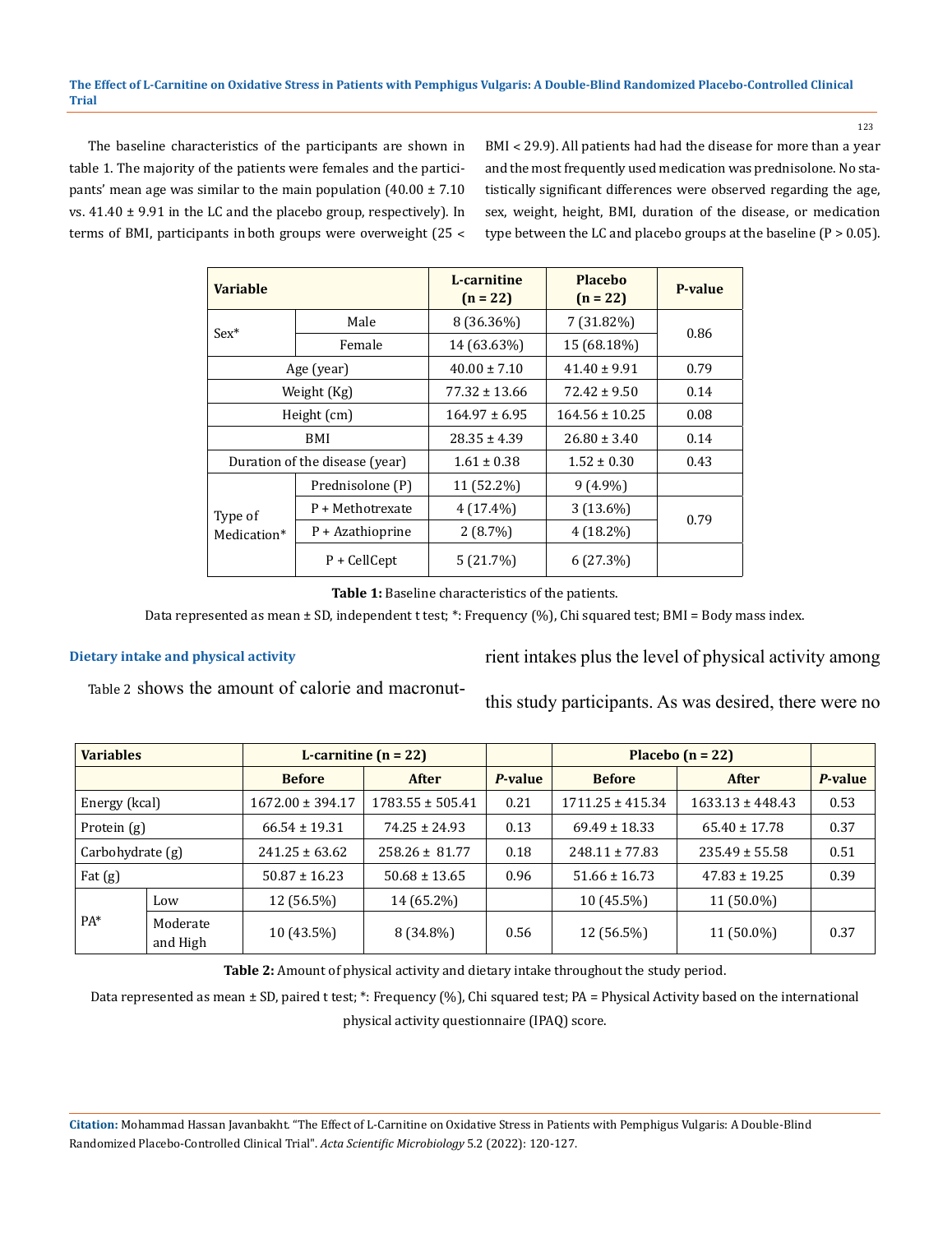124

significant changes regarding dietary intake and physical activity within each group throughout the study period ( $P > 0.05$ ).

riod are represented in table 3. There were no remarkable differences between the two groups at the baseline  $(P > 0.05)$ . After eight weeks of supplementation with LC, serum level of GSH (mean change: 1.45 ± 0.93 ng/mL), NO (mean change: 61.40 ± 13.12  $\mu$ moL/L), and erythrocyte GPx activity (mean change: 1.19  $\pm$  0.82 U/gHb) were significantly increased. Simultaneously, a reduction

**Main outcomes**

Changes in biomarkers of oxidative stress over the study pe-

| <b>Variables</b><br>$Mean \pm SD$      |                                                | L-carnitine $(n = 22)$                           |                   | Placebo $(n = 22)$                               |                    | P-value <sup>a</sup> |
|----------------------------------------|------------------------------------------------|--------------------------------------------------|-------------------|--------------------------------------------------|--------------------|----------------------|
|                                        |                                                | <b>Change</b>                                    | $Mean \pm SD$     | <b>Change</b>                                    |                    |                      |
| <b>GSH</b><br>(ng/mL)                  | <b>Before</b><br>After<br>P-value <sup>b</sup> | $19.11 \pm 1.47$<br>$20.56 \pm 1.59$<br>0.14     | $1.45 \pm 0.93$   | $20.83 \pm 2.08$<br>$19.15 \pm 1.58$<br>0.11     | $-1.68 \pm 1.00$   | 0.02                 |
| N <sub>O</sub><br>$(\mu \text{mol/L})$ | <b>Before</b><br>After<br>P-value <sup>b</sup> | $202.37 \pm 14.59$<br>$242.98 \pm 20.63$<br>0.01 | $61.40 \pm 13.12$ | $250.46 \pm 27.32$<br>$231.31 \pm 18.98$<br>0.24 | $-19.14 \pm 15.76$ | 0.01                 |
| SOD<br>(U/gHb)                         | <b>Before</b><br>After<br>P-value <sup>b</sup> | $551.30 \pm 38.96$<br>$640.24 \pm 36.61$<br>0.06 | $88.94 \pm 45.35$ | $501.53 \pm 37.08$<br>$541.95 \pm 26.57$<br>0.32 | $40.42 \pm 39.42$  | 0.42                 |
| GPX<br>(U/gHb)                         | <b>Before</b><br>After<br>P-value <sup>b</sup> | $49.16 \pm 3.01$<br>$52.54 \pm 3.49$<br>0.42     | $3.37 \pm 4.08$   | $50.16 \pm 2.55$<br>$42.87 \pm 2.42$<br>0.03     | $-7.29 \pm 3.13$   | 0.04                 |
| GR<br>(U/gHb)                          | <b>Before</b><br>After<br>P-value <sup>b</sup> | $4.99 \pm 0.52$<br>$6.18 \pm 0.66$<br>0.17       | $1.19 \pm 0.82$   | $5.40 \pm 0.54$<br>$5.46 \pm 0.60$<br>0.94       | $0.50 \pm 0.77$    | 0.32                 |

**Table 3:** Biomarkers of oxidative stress before and after the intervention in the L-carnitine and placebo groups.

Data represented as mean ± SD; a: Between-group Comparison, Independent t Test; bWithin-group Comparison, Paired t Test; NO: Nitric Oxide; GSH: Glutathione; SOD: Erythrocyte Level of Superoxide Dismutase; GPx: Glutathione Peroxidase; GR: Glutathione Reductase.

of the mentioned biomarkers was observed among the placebo group ( $P = 0.02$ ,  $P = 0.01$ , and  $P = 0.04$  for between-group comparison, respectively). There were no significant differences within each group or between the two groups regarding GR's erythrocyte



**Figure 2:** Serum level of L-carnitine before and after the intervention in the L-carnitine and placebo groups.

Mean  $\pm$  SD of L-carnitine was 74.56  $\pm$  36.36 vs 77.82  $\pm$  36.64 nmol/mL (P = 0.79) before the intervention, and 97.49  $\pm$  41.27 vs 75.77  $\pm$  36.78 nmol/mL (P = 0.09; P for change <0/001) after the intervention in the L-carnitine and placebo group respectively; LC: L-carnitine.

**Citation:** Mohammad Hassan Javanbakht*.* "The Effect of L-Carnitine on Oxidative Stress in Patients with Pemphigus Vulgaris: A Double-Blind Randomized Placebo-Controlled Clinical Trial". *Acta Scientific Microbiology* 5.2 (2022): 120-127.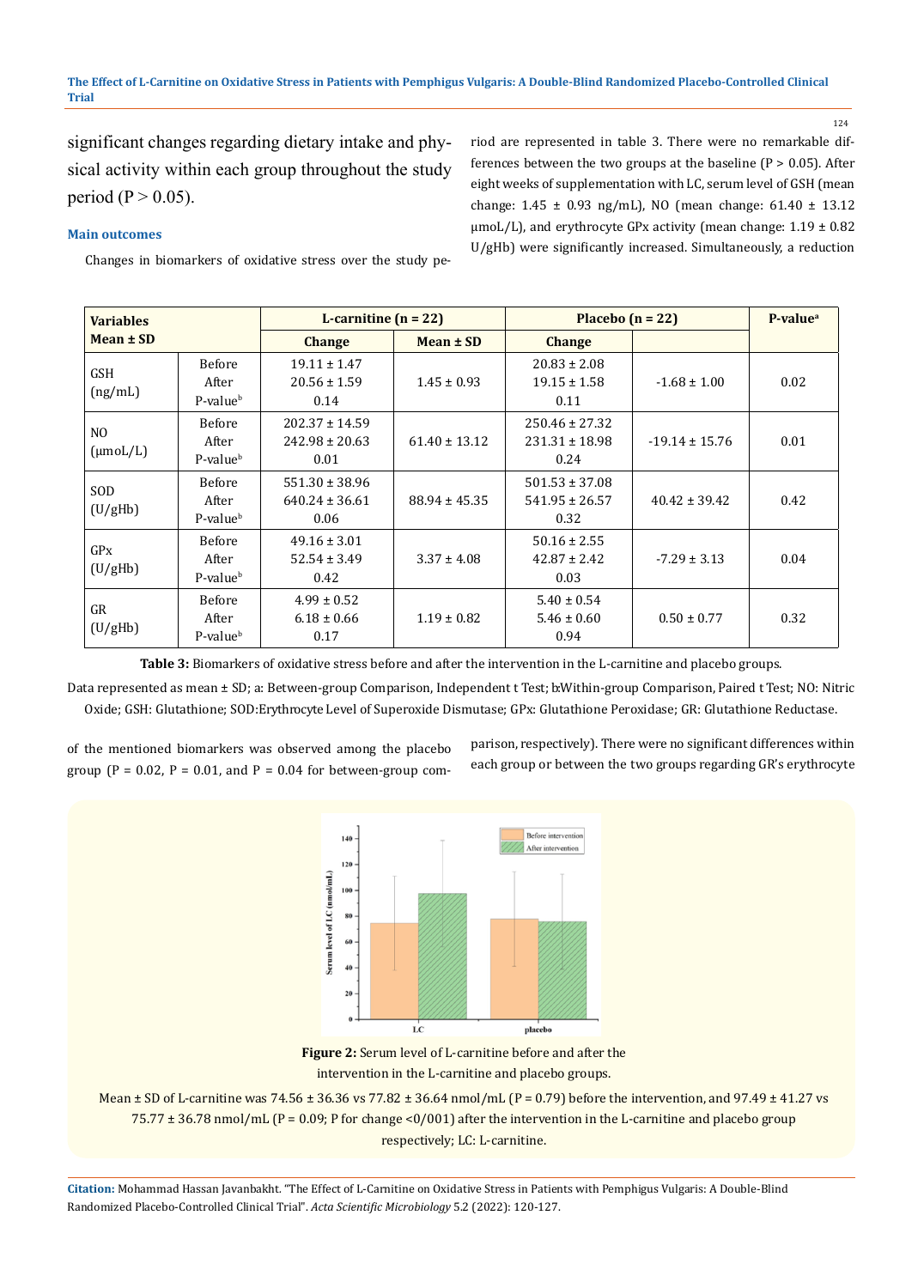activity ( $P = 0.32$ ) and SOD ( $P = 0.42$ ) after the intervention.

As is shown in figure 2, LC supplementation could increase the serum level of L-carnitine in the intervention group  $(P < 0/001)$ , while a slight insignificant reduction of serum LC level was observed in the placebo group  $(P = 0.12)$ .

#### **Discussion**

In the present study, L-carnitine's effect, a compound of alternative medicine, on oxidative stress of PV patients was investigated. According to the findings of this clinical trial, 8‑week treatment with 2000 mg/day LC in comparison to placebo could increase the serum level of GSH, NO, and erythrocyte GPx activity, but it could not significantly alter the erythrocyte activity of GR and SOD. LC was well-tolerated, and the participants experienced no serious side effects.

In previous studies, increased ROS production has been reported in PV patients because of damaged epithelial cells and increased activity of neutrophils  $[21,22]$ , which are further aggravated by immunosuppressive and corticosteroid drugs [23]. This study indicated that 8-week supplementation with vitamin LC could significantly reduce the serum level of GSH, NO, and GPx as markers of antioxidant status in PV patients.

Nitric oxide is known to have a preventive impact on lipid peroxidation and scavenging effects on hydroxyl radical generation [24]. In an *in-vitro* study, human endothelial cell cultures were incubated with L-carnitine and NO synthase gene expression significantly increased  $[25]$ . Therefore, it is possible that LC could increase serum NO in PV patients by augmenting the expression of NO synthase. In confirmation of this study's results, intake of 3 g/day of glycine propionyl-L-carnitine in healthy adults for eight weeks resulted in an elevation of serum NO levels [26].

Glutathione (GSH) is another antioxidant capable of preventing damage to cellular components caused by ROS such as peroxides, lipid peroxides, and heavy metals  $[27]$ . A reduction of GSH following immunosuppressive medication has been previously reported in PV patients [28]. Similar to the result of this study, Guzel., *et al*. concluded that 3g of L-carnitine could significantly increase the GSH level in healthy males [29].

oxides [30]. It has been reported that the antioxidative activity of GPx is lower in PV patients compared to healthy controls [28]. In this study, the activity of erythrocyte GPx significantly increased in the LC group. This is in line with the study results by Cao., *et al*. in which a single dose of 2 g of LC was administered to healthy adults and resulted in an elevation in serum GPx level [31]. Animal studies also confirm the positive effect of LC on GPx [32,33].

In the present study, we failed to observe an increase in GR and SOD's erythrocyte activity. SOD, another member of the antioxidant defense system, catalyzes the superoxide radicals [34]. Clinical trials in which LC was prescribed for patients with heart diseases reported a significant effect on serum SOD level [20,35]. Also, activity and protein expression of SOD was promoted by L- carnitine in hepatocytes [36]. GR is an enzyme that reduces oxidative stress by producing GSH. In the present study, GSH significantly increased while the increase in GR level was not significant. However, it should be noted that we measured GSH in the serum but GR in erythrocytes. In contrast with the present study results, an animal experiment showed that LC could reduce erythrocyte GR in hypertensive rats [37].

The insignificant results upon SOD and GR are justifiable by the possibly low serum level of micronutrients. SOD is dependent on copper and zinc as cofactors, and GR is dependent on vitamins B2 and B3 [38,39]. Although we did not measure the serum level of the mentioned micronutrients due to budget limitation, their insufficient serum level in PV patients may be the reason for the nonsignificant effect of LC on SOD and GR. On the other hand, since no previous study had investigated the effect of LC on SOD and GR in PV patients, we had to compare the results to a trial performed among other populations such as patients with heart disease. The characteristics of PV patients and the amount of oxidative stress in this condition are different from those of other diseases. Besides, we assessed erythrocyte SOD and GR, while other studies assessed these enzymes' serum level. Therefore, the effect of LC on erythrocyte SOD and GR must be further assessed among PV patients for the results of this intervention to be better clarified.

This study's strengths are as follows: 1) This study was a double-blind placebo-controlled trial, 2) We used standardized tools and methods to assess the outcomes, 3) patients' adherence to the

The biochemical function of GPx is to reduce lipid hydroper-

**Citation:** Mohammad Hassan Javanbakht*.* "The Effect of L-Carnitine on Oxidative Stress in Patients with Pemphigus Vulgaris: A Double-Blind Randomized Placebo-Controlled Clinical Trial". *Acta Scientific Microbiology* 5.2 (2022): 120-127.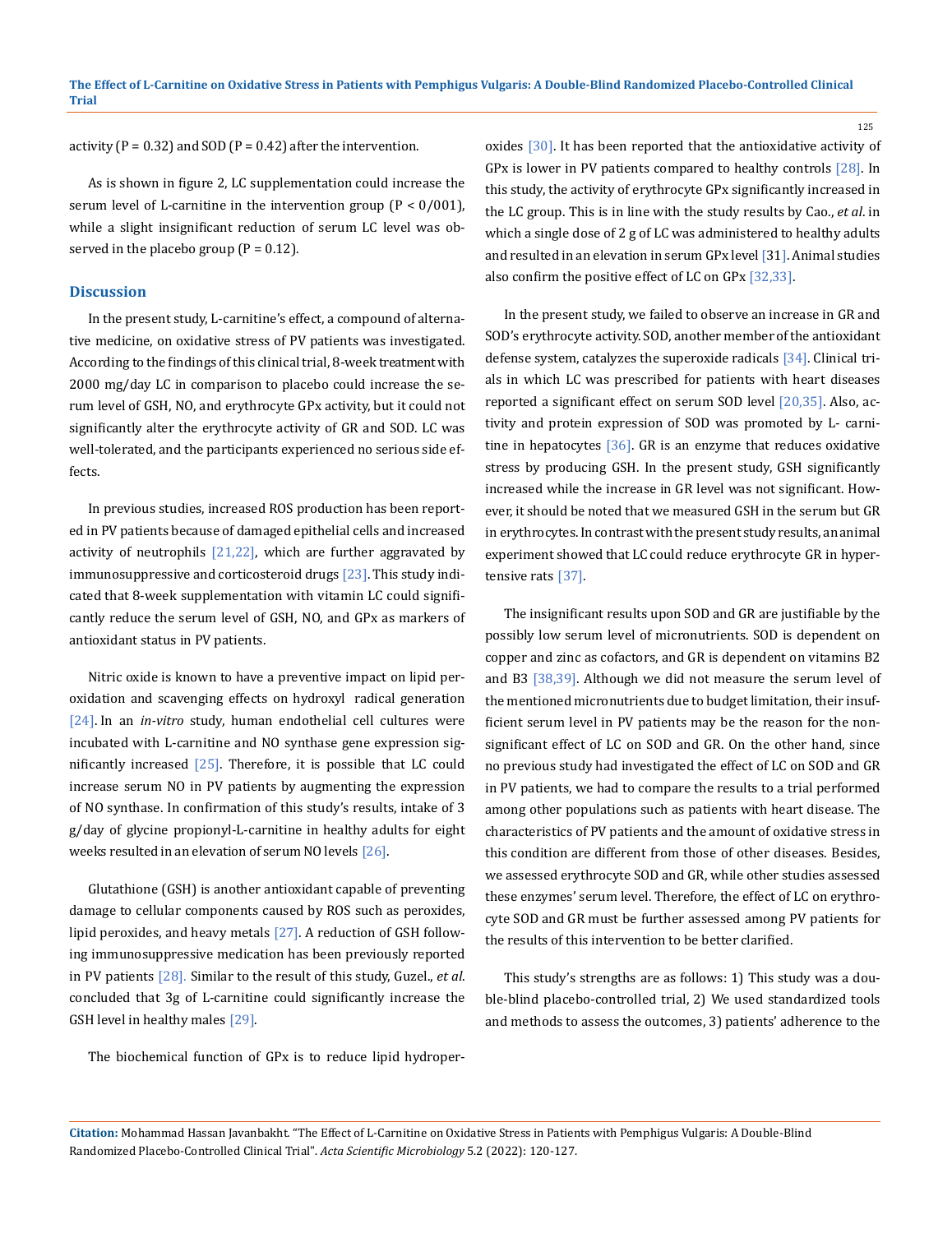intervention protocol was strictly monitored in the present study. It is also important to note the limitations of this study. First, due to budget limitation, we were not able to measure and report essential confounders such as inflammatory biomarkers and cytokine levels and the serum level of copper, zinc, etc. Also, our results are not generalizable to the whole PV community, as the participants were recruited from one hospital and due to various inclusion criteria.

### **Conclusions**

We conclude that 8-week L-carnitine supplementation may be capable of reducing oxidative stress in PV patients receiving corticosteroids through elevating the serum level of NO, GSH, and erythrocyte GPx; however, such an effect was not observed for erythrocyte GR and SOD. These results need to be further confirmed by studies with a larger sample size, longer follow-up period, and different LC doses in the PV population.

### **Acknowledgement**

This study is approved by the Vice-Chancellor for research of Tehran University of Medical Sciences. We should thank the dermatology clinic of Razi hospital for providing the required facilities for this research project and Karenpharmapharmaceutical company for providing L-carnitine and placebo tablets. We would also like to thank all the patients who cooperated and volunteered to participate in this study.

# **Conflict of Interest and Funding**

This work was funded by the Tehran University of Medical Sciences under grant number 29534. The authors declare to have no conflict of interest.

# **Bibliography**

- 1. Zhou T., *et al*[. "Beneficial effects and safety of corticosteroids](https://www.hindawi.com/journals/ecam/2015/815358/)  [combined with traditional chinese medicine for pemphigus: a](https://www.hindawi.com/journals/ecam/2015/815358/)  systematic review". *[Evidence-Based Complementary and Alter](https://www.hindawi.com/journals/ecam/2015/815358/)native Medicine* [2015 \(2015\): 815358.](https://www.hindawi.com/journals/ecam/2015/815358/)
- 2. Lanza A., *et al*[. "How does acantholysis occur in pemphigus](https://pubmed.ncbi.nlm.nih.gov/16776715/)  vulgaris: a critical review". *[Journal of Cutaneous Pathology](https://pubmed.ncbi.nlm.nih.gov/16776715/)* 33.6 [\(2006\): 401-412.](https://pubmed.ncbi.nlm.nih.gov/16776715/)
- 3. [Joly P and Litrowski N. "Pemphigus group \(vulgaris, vegetans,](https://pubmed.ncbi.nlm.nih.gov/21679871/)  [foliaceus, herpetiformis, brasiliensis\)".](https://pubmed.ncbi.nlm.nih.gov/21679871/) *Clinics in Dermatology* [29.4 \(2011\): 432-436.](https://pubmed.ncbi.nlm.nih.gov/21679871/)
- 4. Layegh P., *et al*[. "Depression in patients with pemphigus: is it a](https://pubmed.ncbi.nlm.nih.gov/23621570/)  major concern?" *[The Journal of Dermatology](https://pubmed.ncbi.nlm.nih.gov/23621570/)* 40.6 (2013): 434- [437.](https://pubmed.ncbi.nlm.nih.gov/23621570/)
- 5. Metwally D., *et al*[. "Assessment of the Quality of Life, Preva](https://pubmed.ncbi.nlm.nih.gov/32876029/)[lence of Depression, and the Level of Interleukin 6 in Patients](https://pubmed.ncbi.nlm.nih.gov/32876029/)  with Pemphigus Vulgaris". *[Acta Dermatovenerologica Croatica](https://pubmed.ncbi.nlm.nih.gov/32876029/)* [28.2 \(2020\): 57-62.](https://pubmed.ncbi.nlm.nih.gov/32876029/)
- 6. Jelti L., *et al*[. "Incidence and mortality of pemphigus in France".](https://www.sciencedirect.com/science/article/am/pii/S0022202X18325752)  *[Journal of Investigative Dermatology](https://www.sciencedirect.com/science/article/am/pii/S0022202X18325752)* 139.2 (2019): 469-473.
- 7. Brodszky V., *et al*[. "Disease burden of patients with pemphigus](https://pubmed.ncbi.nlm.nih.gov/31978314/)  from a societal perspective". *[Expert Review of Pharmacoeco](https://pubmed.ncbi.nlm.nih.gov/31978314/)[nomics and Outcomes Research](https://pubmed.ncbi.nlm.nih.gov/31978314/)* (2020): 1-9.
- 8. [Ďuračková Z. "Some current insights into oxidative stress".](https://pubmed.ncbi.nlm.nih.gov/19929132/)  *[Physiological Research](https://pubmed.ncbi.nlm.nih.gov/19929132/)* 59.4 (2010): 459-469.
- 9. Portugal M., *et al*[. "Interplay among oxidants, antioxidants,](https://pubmed.ncbi.nlm.nih.gov/17604942/)  [and cytokines in skin disorders: present status and future con](https://pubmed.ncbi.nlm.nih.gov/17604942/)siderations". *[Biomedicine and Pharmacotherapy](https://pubmed.ncbi.nlm.nih.gov/17604942/)* 61.7 (2007): [412-422.](https://pubmed.ncbi.nlm.nih.gov/17604942/)
- 10. Birben E., *et al*[. "Oxidative stress and antioxidant defense".](https://pubmed.ncbi.nlm.nih.gov/23268465/)  *[World Allergy Organization Journal](https://pubmed.ncbi.nlm.nih.gov/23268465/)* 5.1 (2012): 9-19.
- 11. Shah AA., *et al*[. "Increased oxidative stress in pemphigus vul](https://pubmed.ncbi.nlm.nih.gov/26911801/)[garis is related to disease activity and HLA-association".](https://pubmed.ncbi.nlm.nih.gov/26911801/) *Autoimmunity* [49.4 \(2016\): 248-257.](https://pubmed.ncbi.nlm.nih.gov/26911801/)
- 12. [Baek J and Lee M-G. "Oxidative stress and antioxidant strate](https://pubmed.ncbi.nlm.nih.gov/26020527/)[gies in dermatology".](https://pubmed.ncbi.nlm.nih.gov/26020527/) *Redox Report* (2016).
- 13. Mohammadi H., *et al*[. "Effects of L-carnitine supplementation](https://pubmed.ncbi.nlm.nih.gov/28832573/)  [on biomarkers of oxidative stress, antioxidant capacity and](https://pubmed.ncbi.nlm.nih.gov/28832573/)  [lipid profile, in patients with pemphigus vulgaris: a random](https://pubmed.ncbi.nlm.nih.gov/28832573/)[ized, double-blind, placebo-controlled trial".](https://pubmed.ncbi.nlm.nih.gov/28832573/) *European Journal [of Clinical Nutrition](https://pubmed.ncbi.nlm.nih.gov/28832573/)* 72.1 (2018): 99-104.
- 14. Kelek SE., *et al*[. "Effect of chronic L-carnitine supplementation](https://pubmed.ncbi.nlm.nih.gov/31568849/)  [on carnitine levels, oxidative stress and apoptotic markers in](https://pubmed.ncbi.nlm.nih.gov/31568849/)  [peripheral organs of adult Wistar rats".](https://pubmed.ncbi.nlm.nih.gov/31568849/) *Food and Chemical Toxicology* [134 \(2019\): 110851.](https://pubmed.ncbi.nlm.nih.gov/31568849/)
- 15. Tousson E., *et al*[. "The cardioprotective effects of L-carnitine](https://pubmed.ncbi.nlm.nih.gov/27464663/)  [on rat cardiac injury, apoptosis, and oxidative stress caused by](https://pubmed.ncbi.nlm.nih.gov/27464663/)  amethopterin". *[Environmental Science and Pollution Research](https://pubmed.ncbi.nlm.nih.gov/27464663/)* [23.20 \(2016\): 20600-20608.](https://pubmed.ncbi.nlm.nih.gov/27464663/)
- 16. Talenezhad N., *et al*[. "Effects of L-carnitine supplementation](https://www.sciencedirect.com/science/article/abs/pii/S1876382020314244)  [on oxidative and metabolic status in patients with type 2 dia](https://www.sciencedirect.com/science/article/abs/pii/S1876382020314244)[betes mellitus: A randomized, double-blind, clinical trial".](https://www.sciencedirect.com/science/article/abs/pii/S1876382020314244) *Eu[ropean Journal of Integrative Medicine](https://www.sciencedirect.com/science/article/abs/pii/S1876382020314244)* 40 (2020): 101243.
- 17. Derin N., *et al*. "L-Carnitine protects gastric mucosa by decreasing". *Journal of Physiology and Pharmacology* 55.3 (2004): 595-606.

**Citation:** Mohammad Hassan Javanbakht*.* "The Effect of L-Carnitine on Oxidative Stress in Patients with Pemphigus Vulgaris: A Double-Blind Randomized Placebo-Controlled Clinical Trial". *Acta Scientific Microbiology* 5.2 (2022): 120-127.